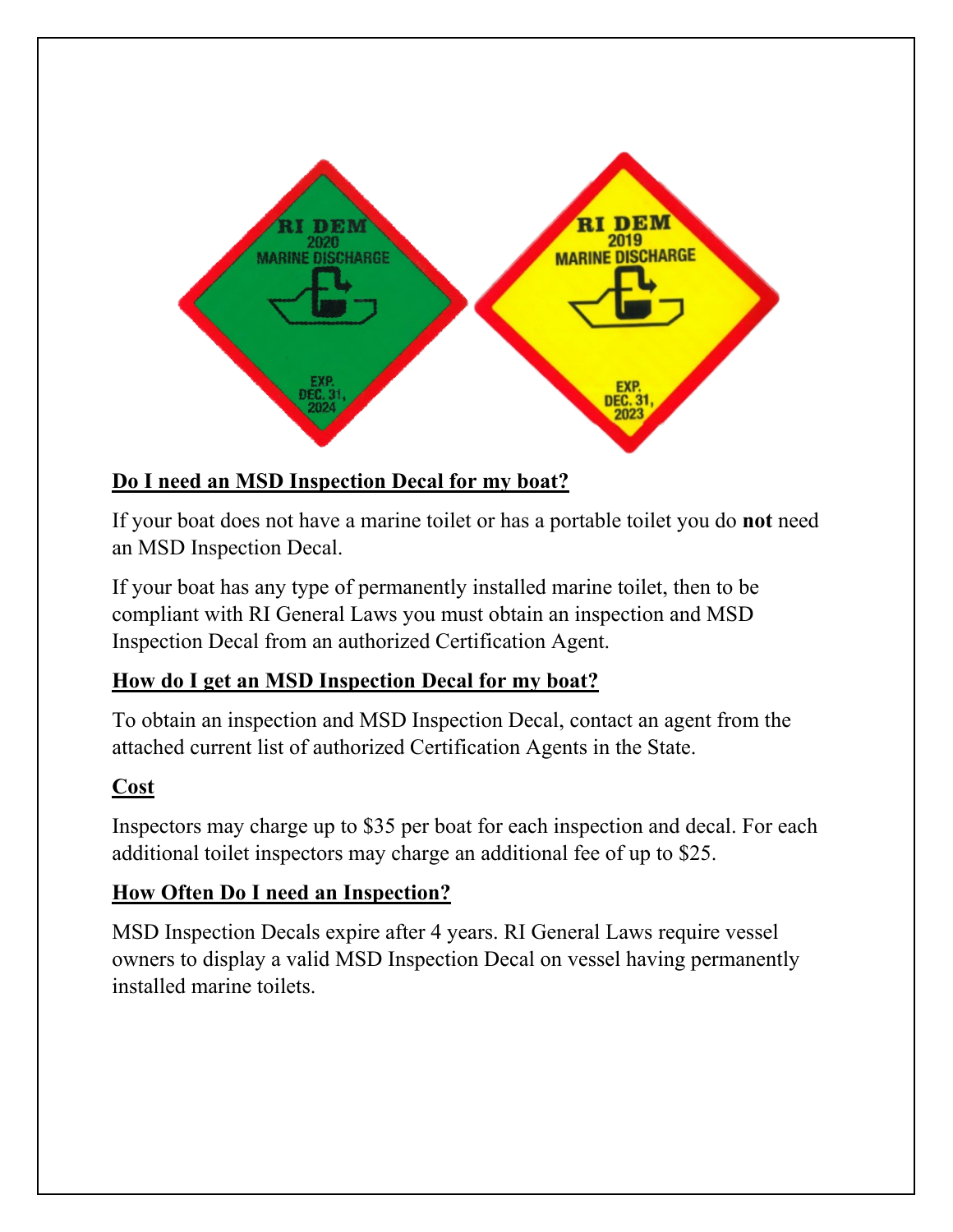## **Current Authorized Certification Agents:**

## **Statewide**

 U.S. Coast Guard Auxiliary Affiliates Contact: Normand Choquette Telephone: (401)323-6960

# **Barrington**

- Barrington Yacht Club 25 Barton Ave Barrington, RI 02806 Telephone: (401)245-1181
- Lighthouse Marina, LLC 110 Shore Drive Barrington, RI 02806 Telephone: (401)246-1180
- Safe Harbor Cove Haven

101 Narragansett Avenue Barrington, RI 02806 Telephone: (401)246-1600

 Stanley's Boat Yard Inc 17 Barton Avenue Barrington, RI 02806 Telephone: (401)245-5090

# **Block Island**

- **Block Island Harbormaster** 16 Old Town Rd New Shoreham, RI 02807 Telephone: (401)466-3204
- Edwards Marine 30 High Street PO Box 1120 New Shoreham, RI 02807 Telephone: (401)466-2655

### **Bristol**

**Bristol Harbormaster** 10 Court Street Bristol, RI 02809 Telephone: (401)253-1700

## **Central Falls**

• Twin City Marine 600 High Street Central Falls, RI 02863 Telephone: (401)723-6100

## **Charlestown**

• Ocean House Marina 60 Town Dock Rd Charlestown, RI 02813 Telephone: (401)364-6040

## **Cranston**

- Edgewood Yacht Club 3 Shaw Avenue Cranston, RI 02905 Telephone: (401)781-9626
- Pawtuxet Athletic Club Inc 12 Aborn Street Cranston, RI 02905 Telephone: (401)941-9784
- Rhode Island Yacht Club One Ocean Avenue Cranston, RI 02905 Telephone: (401)374-3604

# **East Providence**

**East Providence Harbormaster** 145 Taunton Avenue East Providence, RI 02914 Telephone: (401)639-8437

### **Jamestown**

- Clark Boat Yard And Marine Works 110 Racquet Road Jamestown, RI 02835 Telephone: (401) 423-3625
- Safe Harbor Jamestown Boatyard 60 Racquet Road PO Box 347 Jamestown, RI 02835 Telephone: (401)423-0600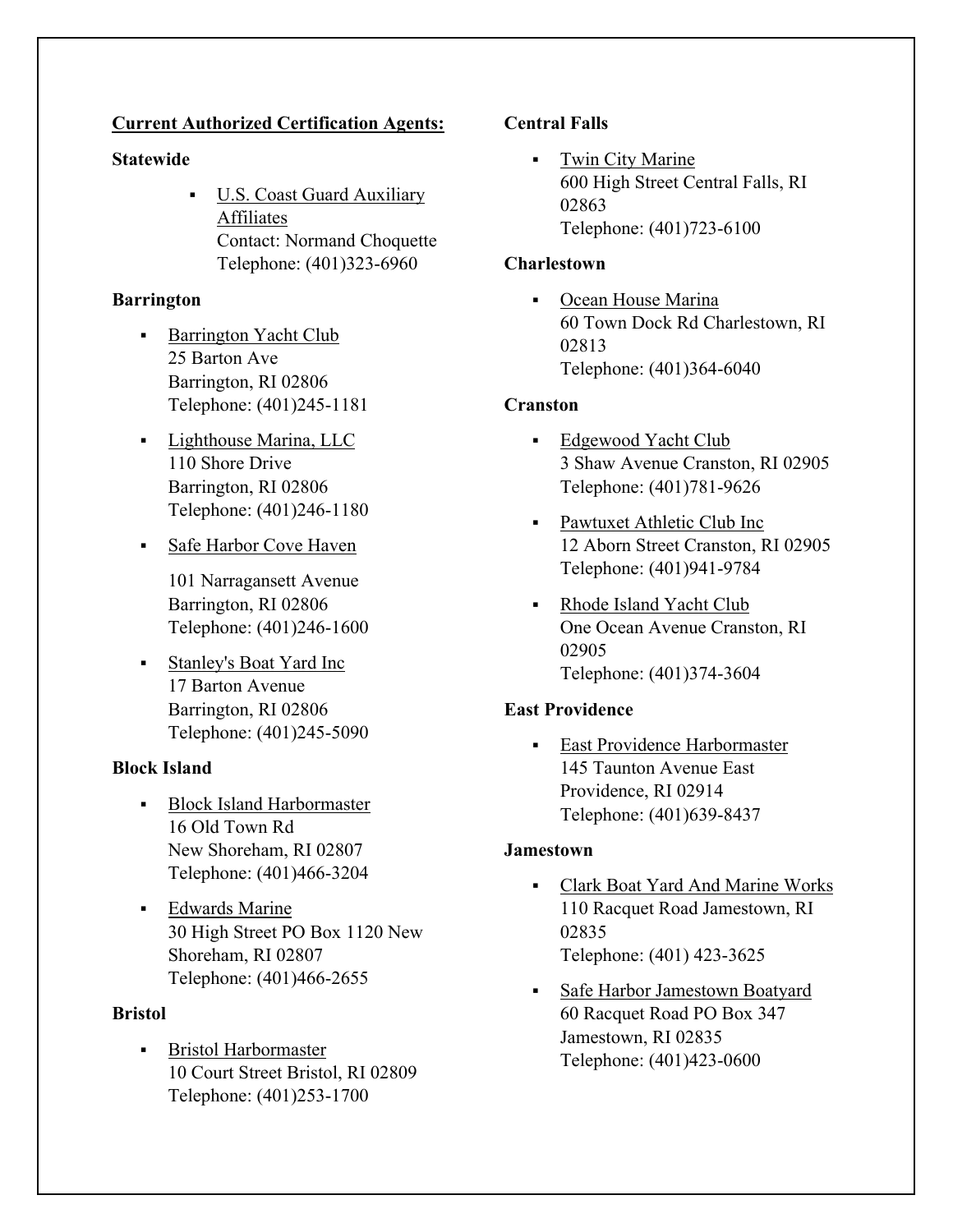#### **Narragansett**

 Narragansett Harbormaster 40 Caswell Street Narragansett, RI 02882 Telephone: (401)640-1038

#### **Newport**

- Newport Yacht Club 110 Long Wharf Newport, RI 02840 Telephone: (401)846-9410
- **Headsync LLC** 15 Vernon Avenue Suite 5 Newport, RI 02840 Telephone: (401)619-3800

### **North Kingstown**

- RI Mooring Services Inc. 15 Patrol Rd North Kingstown, RI 02852 Telephone: (401)295-2502
- Wickford Shipyard 125 Steamboat Avenue North Kingstown, RI 02852 Telephone: (401)294-3361

### **Portsmouth**

- **Hinckley Yacht Services** One Little Harbor Landing Portsmouth, RI 02871 Telephone: (401)683-7100
- Hunt's Yachts 1909 Alden Landing Portsmouth, RI 02871 Telephone: (401)324-4201
- Safe Harbor New England Boat Works 1 Lagoon Road Portsmouth, RI 02871 Telephone: 401-683-6110
- Ocean Link Inc 1 Maritime Dr Suite 10 Portsmouth, RI 02871 Telephone: 401-683-4434
- SHM Sakonnet 222 Narragansett Blvd Portsmouth, RI 02871 Telephone: (401)683-3551

#### **South Kingstown**

- Marine Engine Services 771 Post Road South Kingstown, RI 02879 Telephone: (401)783-9900
- Point Judith Marina 360 Gooseberry Road South Kingstown, RI 02879 Telephone: (401)789-7189
- Safe Harbor Silver Spring Marine 362 Pond Street South Kingstown, RI 02879 Telephone: (401)783-0783
- Stone Cove Marina 134 Salt Pond Road South Kingstown, RI 02879 Telephone: (401)783-8990

### **Tiverton**

 Standish Boat Yard 1697 Main Road Tiverton, RI 02878 Telephone: (401)624-4075

#### **Warren**

 Warren River Boatworks Inc 66B Church Street PO Box 202 Warren, RI 02885 Telephone: (401)245-6949

### **Warwick**

• Atlantic Marine Transport Service 54 Manson Avenue Warwick, RI